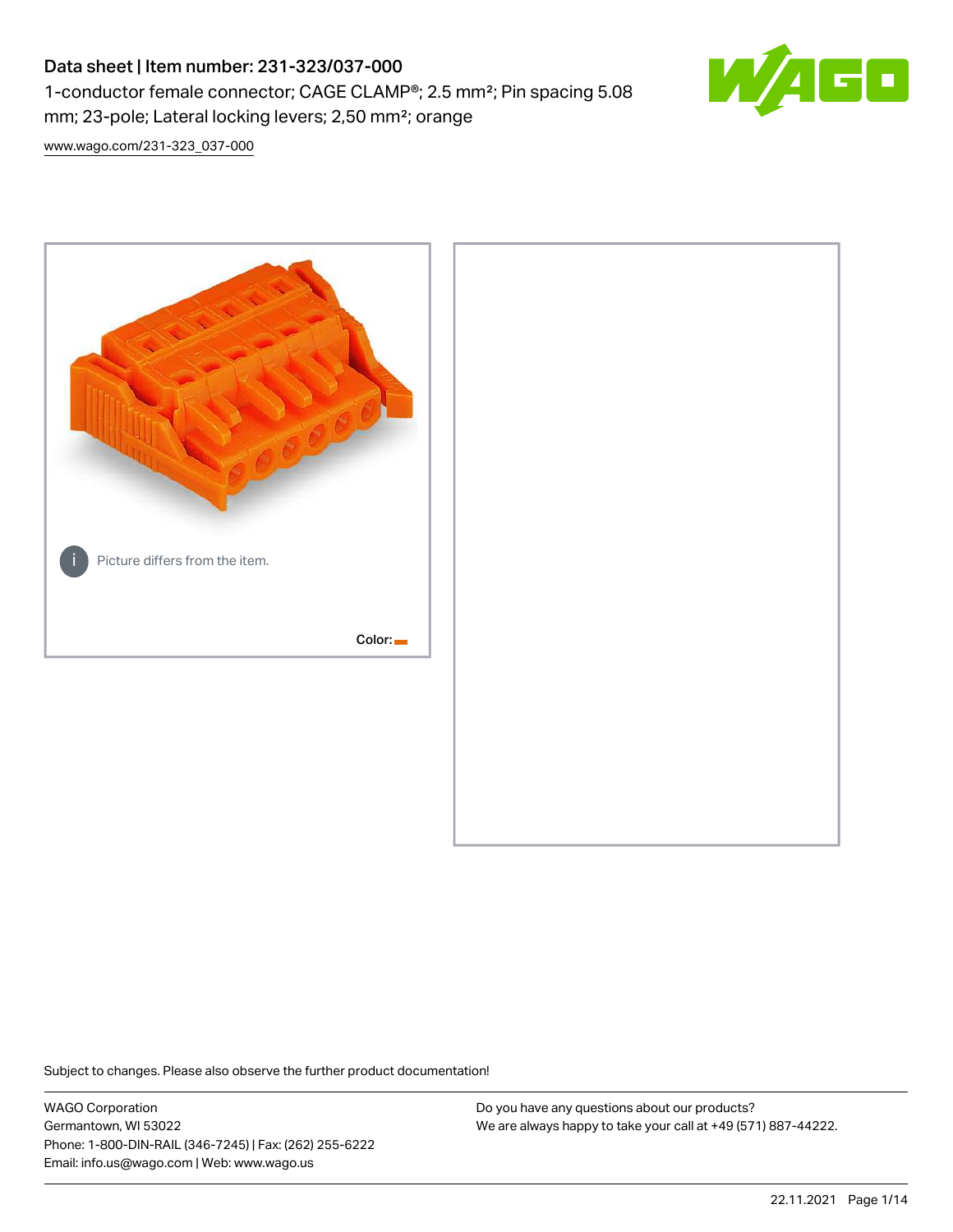

Dimensions in mm

L = pole no. x pin spacing

2- to 3-pole female connectors – one latch only

#### Item description

- **Universal connection for all conductor types**
- Easy cable pre-assembly and on-unit wiring via vertical and horizontal CAGE CLAMP<sup>®</sup> actuation  $\blacksquare$
- $\blacksquare$ Integrated test ports
- $\blacksquare$ With coding fingers

Subject to changes. Please also observe the further product documentation! Data

WAGO Corporation Germantown, WI 53022 Phone: 1-800-DIN-RAIL (346-7245) | Fax: (262) 255-6222 Email: info.us@wago.com | Web: www.wago.us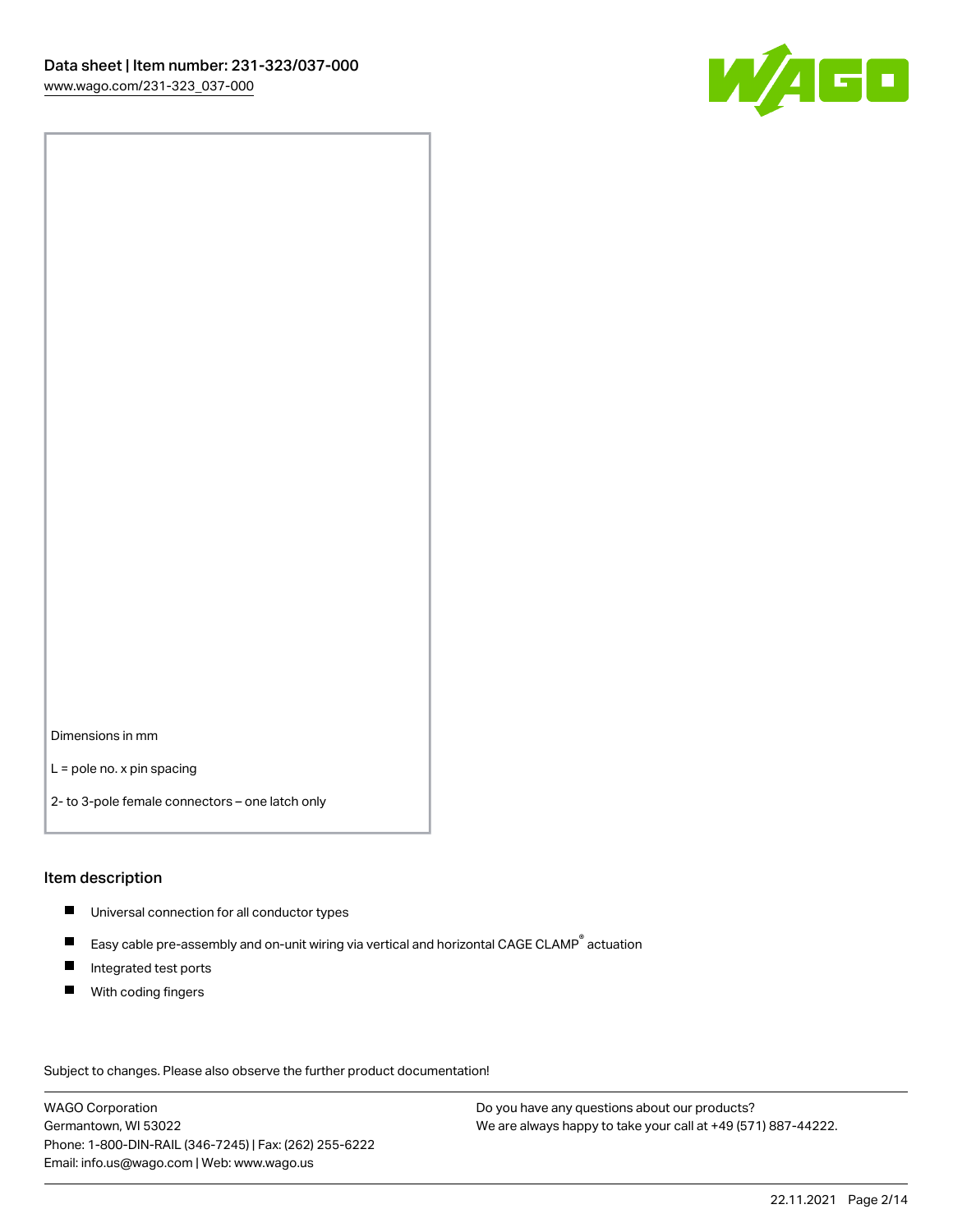

## Data Notes

| Safety information 1 | The MCS-MULTI CONNECTION SYSTEM includes connectors<br>without breaking capacity in accordance with DIN EN 61984. When<br>used as intended, these connectors must not be connected<br>/disconnected when live or under load. The circuit design should<br>ensure header pins, which can be touched, are not live when<br>unmated. |
|----------------------|-----------------------------------------------------------------------------------------------------------------------------------------------------------------------------------------------------------------------------------------------------------------------------------------------------------------------------------|
| Variants:            | Gold-plated or partially gold-plated contact surfaces<br>Other versions (or variants) can be requested from WAGO Sales or<br>configured at https://configurator.wago.com/                                                                                                                                                         |

### Electrical data

## IEC Approvals

| Ratings per                 | IEC/EN 60664-1                                                        |
|-----------------------------|-----------------------------------------------------------------------|
| Rated voltage (III / 3)     | 320 V                                                                 |
| Rated surge voltage (III/3) | 4 <sub>k</sub> V                                                      |
| Rated voltage (III/2)       | 320 V                                                                 |
| Rated surge voltage (III/2) | 4 <sub>k</sub> V                                                      |
| Nominal voltage (II/2)      | 630 V                                                                 |
| Rated surge voltage (II/2)  | 4 <sub>k</sub> V                                                      |
| Rated current               | 16 A                                                                  |
| Legend (ratings)            | $(III / 2)$ $\triangle$ Overvoltage category III / Pollution degree 2 |

### UL Approvals

| Approvals per                  | UL 1059 |
|--------------------------------|---------|
| Rated voltage UL (Use Group B) | 300 V   |
| Rated current UL (Use Group B) | 15 A    |
| Rated voltage UL (Use Group D) | 300 V   |
| Rated current UL (Use Group D) | 10 A    |

## Ratings per UL

| Rated voltage UL 1977 | 300 V |
|-----------------------|-------|
| Rated current UL 1977 |       |

#### CSA Approvals

Approvals per CSA

Subject to changes. Please also observe the further product documentation!

| <b>WAGO Corporation</b>                                | Do you have any questions about our products?                 |
|--------------------------------------------------------|---------------------------------------------------------------|
| Germantown, WI 53022                                   | We are always happy to take your call at +49 (571) 887-44222. |
| Phone: 1-800-DIN-RAIL (346-7245)   Fax: (262) 255-6222 |                                                               |
| Email: info.us@wago.com   Web: www.wago.us             |                                                               |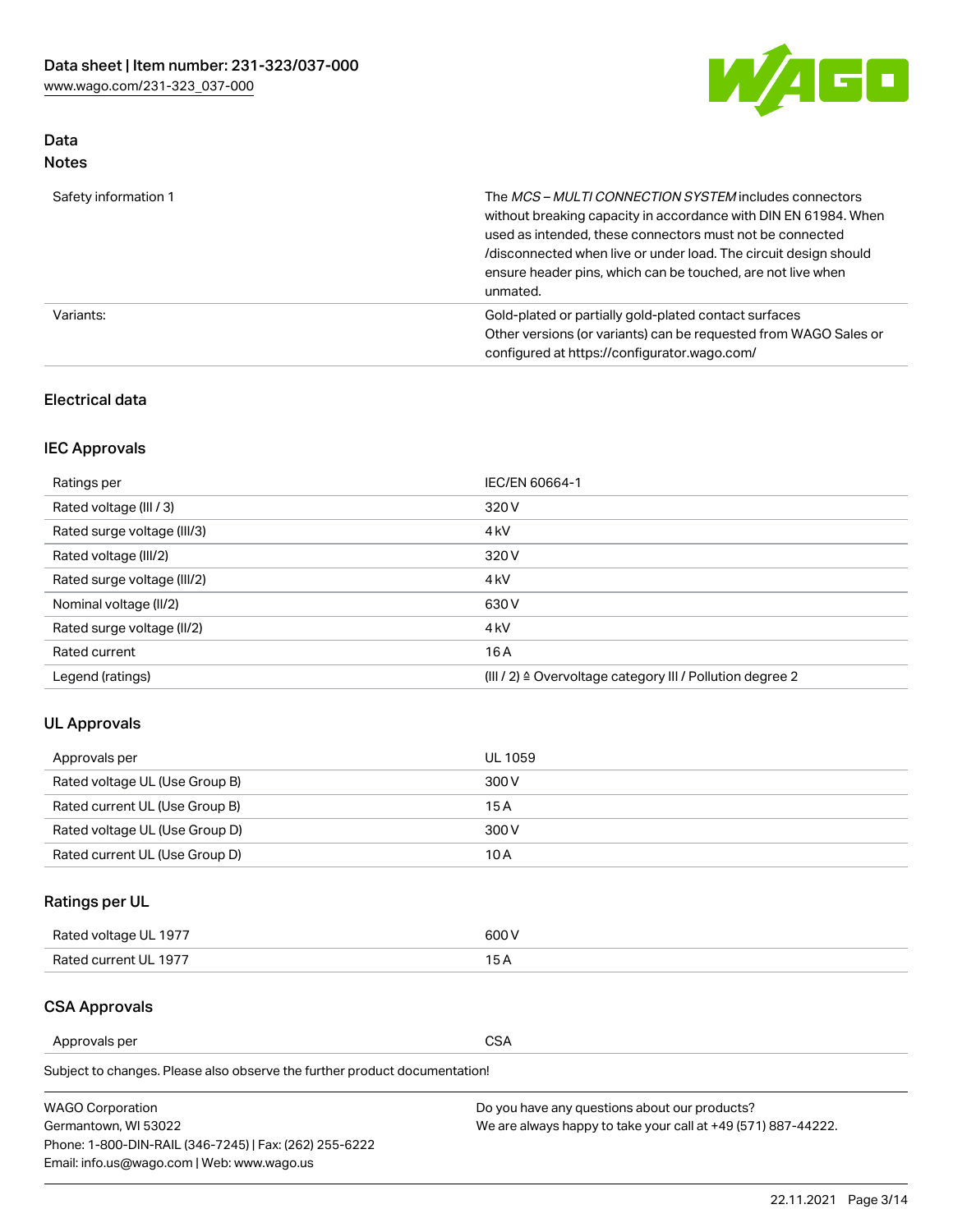

| Rated voltage CSA (Use Group B) | 300 V |
|---------------------------------|-------|
| Rated current CSA (Use Group B) | 15 A  |
| Rated voltage CSA (Use Group D) | 300 V |
| Rated current CSA (Use Group D) | 10 A  |

### Connection data

| Total number of connection points | 23 |
|-----------------------------------|----|
| Total number of potentials        | 23 |
| Number of connection types        |    |
| Number of levels                  |    |

### Connection 1

| Operating tool<br>Actuation type<br>$0.082.5$ mm <sup>2</sup> / 28  12 AWG<br>Solid conductor<br>$0.082.5$ mm <sup>2</sup> / 28  12 AWG<br>Fine-stranded conductor<br>$0.251.5$ mm <sup>2</sup><br>Fine-stranded conductor; with insulated ferrule<br>$0.252.5$ mm <sup>2</sup><br>Fine-stranded conductor; with uninsulated ferrule<br>Strip length<br>$89$ mm $/$ 0.31  0.35 inch<br>Number of poles<br>23<br>0°<br>Conductor entry direction to mating direction | Connection technology | CAGE CLAMP <sup>®</sup> |
|---------------------------------------------------------------------------------------------------------------------------------------------------------------------------------------------------------------------------------------------------------------------------------------------------------------------------------------------------------------------------------------------------------------------------------------------------------------------|-----------------------|-------------------------|
|                                                                                                                                                                                                                                                                                                                                                                                                                                                                     |                       |                         |
|                                                                                                                                                                                                                                                                                                                                                                                                                                                                     |                       |                         |
|                                                                                                                                                                                                                                                                                                                                                                                                                                                                     |                       |                         |
|                                                                                                                                                                                                                                                                                                                                                                                                                                                                     |                       |                         |
|                                                                                                                                                                                                                                                                                                                                                                                                                                                                     |                       |                         |
|                                                                                                                                                                                                                                                                                                                                                                                                                                                                     |                       |                         |
|                                                                                                                                                                                                                                                                                                                                                                                                                                                                     |                       |                         |
|                                                                                                                                                                                                                                                                                                                                                                                                                                                                     |                       |                         |

### Physical data

| Pin spacing | 5.08 mm / 0.2 inch     |
|-------------|------------------------|
| Width       | 133.44 mm / 5.254 inch |
| Height      | 14.3 mm / 0.563 inch   |
| Depth       | 29.6 mm / 1.165 inch   |

## Plug-in connection

| Contact type (pluggable connector) | Female connector/socket |
|------------------------------------|-------------------------|
| Connector (connection type)        | for conductor           |
| Mismating protection               | No.                     |
| Locking of plug-in connection      | locking lever           |

## Material data

Color contracts and contracts of the contracts of the contracts of the contracts of the contracts of the contracts of the contracts of the contracts of the contracts of the contracts of the contracts of the contracts of th

Subject to changes. Please also observe the further product documentation! Material group I

| <b>WAGO Corporation</b>                                | Do you have any questions about our products?                 |
|--------------------------------------------------------|---------------------------------------------------------------|
| Germantown, WI 53022                                   | We are always happy to take your call at +49 (571) 887-44222. |
| Phone: 1-800-DIN-RAIL (346-7245)   Fax: (262) 255-6222 |                                                               |
| Email: info.us@wago.com   Web: www.wago.us             |                                                               |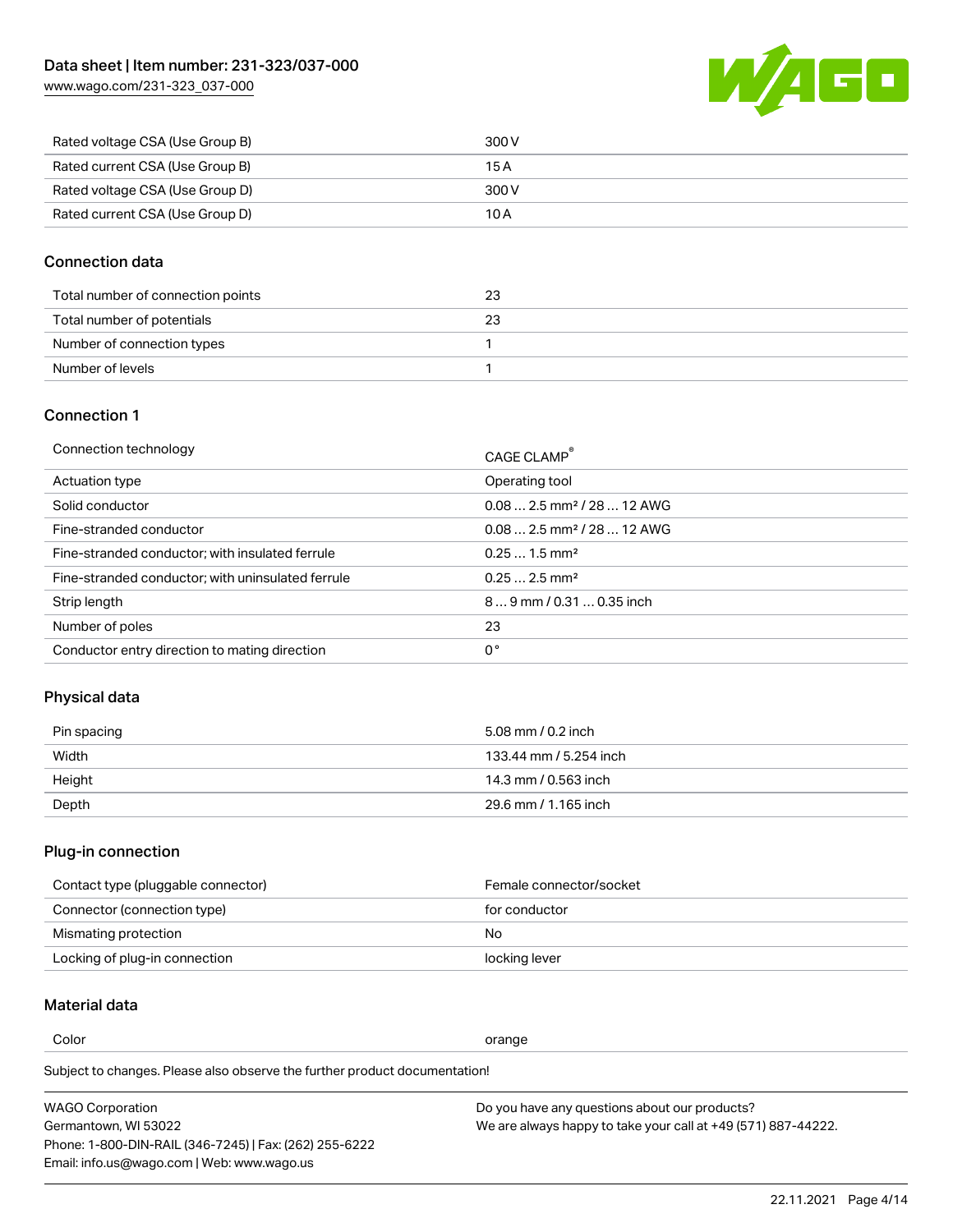

| Material group              |                                   |
|-----------------------------|-----------------------------------|
| Insulation material         | Polyamide (PA66)                  |
| Flammability class per UL94 | V <sub>0</sub>                    |
| Clamping spring material    | Chrome nickel spring steel (CrNi) |
| Contact material            | Copper alloy                      |
| Contact plating             | tin-plated                        |
| Fire load                   | $0.626$ MJ                        |
| Weight                      | 43 g                              |
|                             |                                   |

## Environmental requirements

| Limit temperature range | . +85 °ົ<br>- 60  . |
|-------------------------|---------------------|
|-------------------------|---------------------|

### Commercial data

| Product Group         | 3 (Multi Conn. System) |
|-----------------------|------------------------|
| PU (SPU)              | 10 Stück               |
| Packaging type        | box                    |
| Country of origin     | <b>DE</b>              |
| <b>GTIN</b>           | 4044918350402          |
| Customs tariff number | 8536694040             |

## Approvals / Certificates

#### Country specific Approvals

| Logo                  | Approval                                                                   | <b>Additional Approval Text</b> | Certificate<br>name |
|-----------------------|----------------------------------------------------------------------------|---------------------------------|---------------------|
|                       | CВ<br>DEKRA Certification B.V.                                             | IEC 61984                       | NL-39756            |
|                       | <b>CSA</b><br><b>DEKRA Certification B.V.</b>                              | C22.2                           | 1466354             |
| EMA                   | <b>KEMA/KEUR</b><br>DEKRA Certification B.V.                               | EN 61984                        | 2190761.01          |
| <b>Ship Approvals</b> |                                                                            |                                 |                     |
| Logo                  | Approval                                                                   | <b>Additional Approval Text</b> | Certificate<br>name |
|                       | <b>ABS</b>                                                                 |                                 | $19 -$              |
|                       | Subject to changes. Please also observe the further product documentation! |                                 |                     |

| <b>WAGO Corporation</b>                                | Do you have any questions about our products?                 |
|--------------------------------------------------------|---------------------------------------------------------------|
| Germantown, WI 53022                                   | We are always happy to take your call at +49 (571) 887-44222. |
| Phone: 1-800-DIN-RAIL (346-7245)   Fax: (262) 255-6222 |                                                               |
| Email: info.us@wago.com   Web: www.wago.us             |                                                               |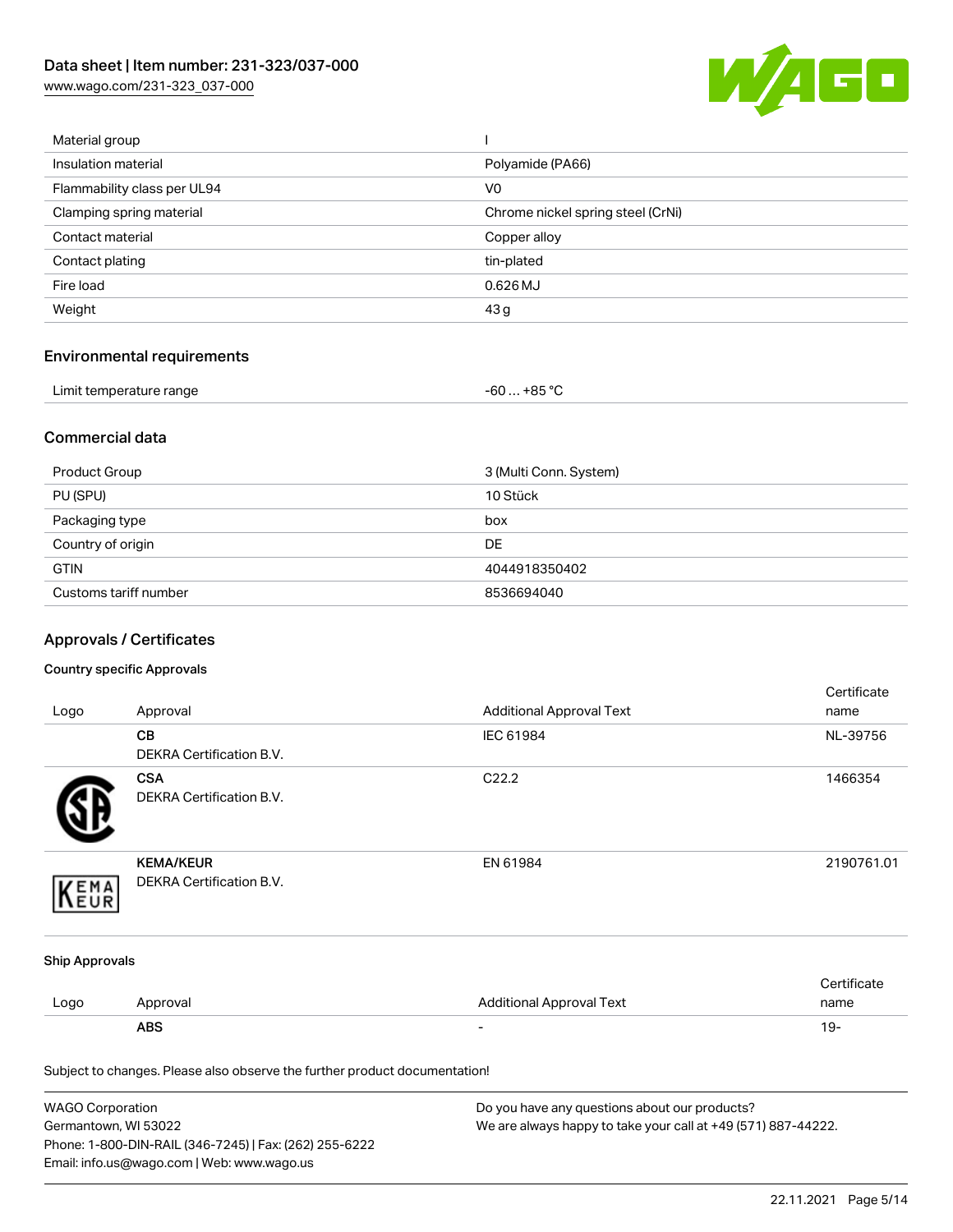

American Bureau of Shipping HG1869876-



PDA

| <b>UL-Approvals</b>                              |                                                                                                                      |                                 |                              |
|--------------------------------------------------|----------------------------------------------------------------------------------------------------------------------|---------------------------------|------------------------------|
| Logo                                             | Approval                                                                                                             | <b>Additional Approval Text</b> | Certificate<br>name          |
|                                                  | UL<br>UL International Germany GmbH                                                                                  | <b>UL 1977</b>                  | E45171                       |
|                                                  | <b>UR</b><br>Underwriters Laboratories Inc.                                                                          | <b>UL 1059</b>                  | E45172                       |
| Counterpart                                      |                                                                                                                      |                                 |                              |
|                                                  | Item no.231-653<br>Male connector; 23-pole; Pin spacing 5.08 mm; orange                                              |                                 | www.wago.com/231-653         |
|                                                  | Item no.231-553/001-000<br>Male header; 23-pole; THT; 1.0 x 1.0 mm solder pin; angled; pin spacing 5.08 mm; orange   |                                 | www.wago.com/231-553/001-000 |
|                                                  | Item no.231-353/001-000<br>Male header; 23-pole; THT; 1.0 x 1.0 mm solder pin; straight; pin spacing 5.08 mm; orange |                                 | www.wago.com/231-353/001-000 |
| <b>Optional accessories</b><br>Jumpers<br>Jumper |                                                                                                                      |                                 |                              |
|                                                  | Item no.: 231-905<br>Jumper; for conductor entry; 5-way; insulated; gray                                             |                                 | www.wago.com/231-905         |
|                                                  | Item no.: 231-903<br>Jumper; for conductor entry; 3-way; insulated; gray                                             |                                 | www.wago.com/231-903         |
|                                                  | Item no.: 231-907<br>Jumper; for conductor entry; 7-way; insulated; gray                                             |                                 | www.wago.com/231-907         |
|                                                  | Item no.: 231-910<br>Jumper; for conductor entry; 10-way; insulated; gray                                            |                                 | www.wago.com/231-910         |
|                                                  |                                                                                                                      |                                 |                              |

Subject to changes. Please also observe the further product documentation!

WAGO Corporation Germantown, WI 53022 Phone: 1-800-DIN-RAIL (346-7245) | Fax: (262) 255-6222 Email: info.us@wago.com | Web: www.wago.us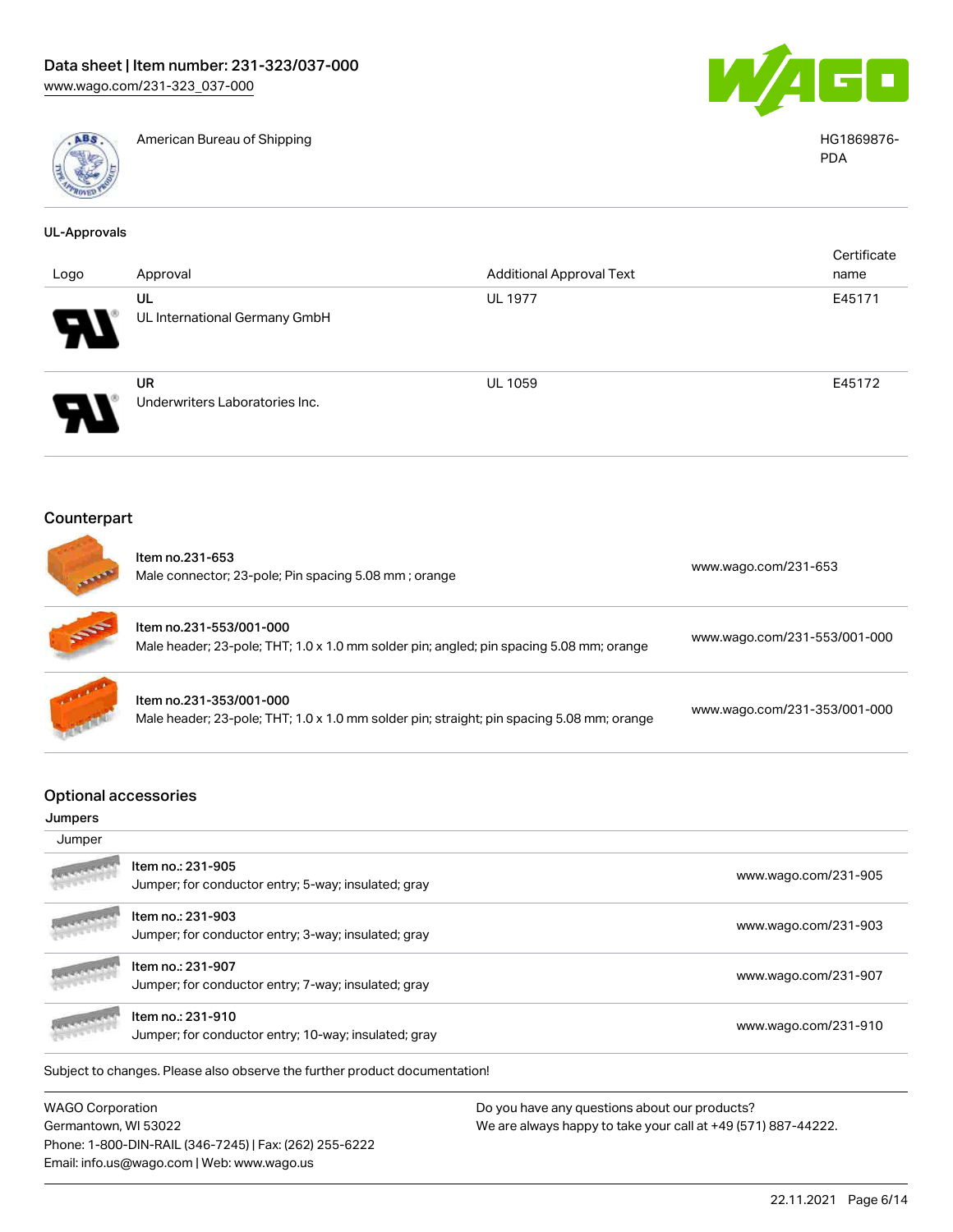



Item no.: 231-902

Jumper; for conductor entry; 2-way; insulated; gray [www.wago.com/231-902](http://www.wago.com/231-902)

| Tools          |                                                                                                                 |                      |
|----------------|-----------------------------------------------------------------------------------------------------------------|----------------------|
| Operating tool |                                                                                                                 |                      |
|                | Item no.: 209-130<br>Operating tool; suitable for 264, 280 and 281 Series; 1-way; of insulating material; white | www.wago.com/209-130 |
|                | Item no.: 209-132<br>Operating tool; for connecting comb-style jumper bar; 2-way; of insulating material        | www.wago.com/209-132 |
|                | Item no.: 231-159<br>Operating tool; natural                                                                    | www.wago.com/231-159 |
|                | Item no.: 231-231<br>Combination operating tool; red                                                            | www.wago.com/231-231 |
|                | Item no.: 231-131<br>Operating tool; made of insulating material; 1-way; loose; white                           | www.wago.com/231-131 |
|                | Item no.: 231-291<br>Operating tool; made of insulating material; 1-way; loose; red                             | www.wago.com/231-291 |
|                | Item no.: 280-432<br>Operating tool; made of insulating material; 2-way; white                                  | www.wago.com/280-432 |
|                | Item no.: 280-434<br>Operating tool; made of insulating material; 4-way                                         | www.wago.com/280-434 |
|                | Item no.: 280-437<br>Operating tool; made of insulating material; 7-way                                         | www.wago.com/280-437 |
|                | Item no.: 280-440<br>Operating tool; made of insulating material; 10-way                                        | www.wago.com/280-440 |
|                | Item no.: 280-435<br>Operating tool; made of insulating material; 5-way; gray                                   | www.wago.com/280-435 |
|                | Item no.: 280-436<br>Operating tool; made of insulating material; 6-way                                         | www.wago.com/280-436 |
|                | Item no.: 280-438<br>Operating tool; made of insulating material; 8-way                                         | www.wago.com/280-438 |
|                | Item no.: 280-433<br>Operating tool; made of insulating material; 3-way                                         | www.wago.com/280-433 |
| Cover          |                                                                                                                 |                      |
| Cover          |                                                                                                                 |                      |
|                |                                                                                                                 |                      |

Subject to changes. Please also observe the further product documentation!

WAGO Corporation Germantown, WI 53022 Phone: 1-800-DIN-RAIL (346-7245) | Fax: (262) 255-6222 Email: info.us@wago.com | Web: www.wago.us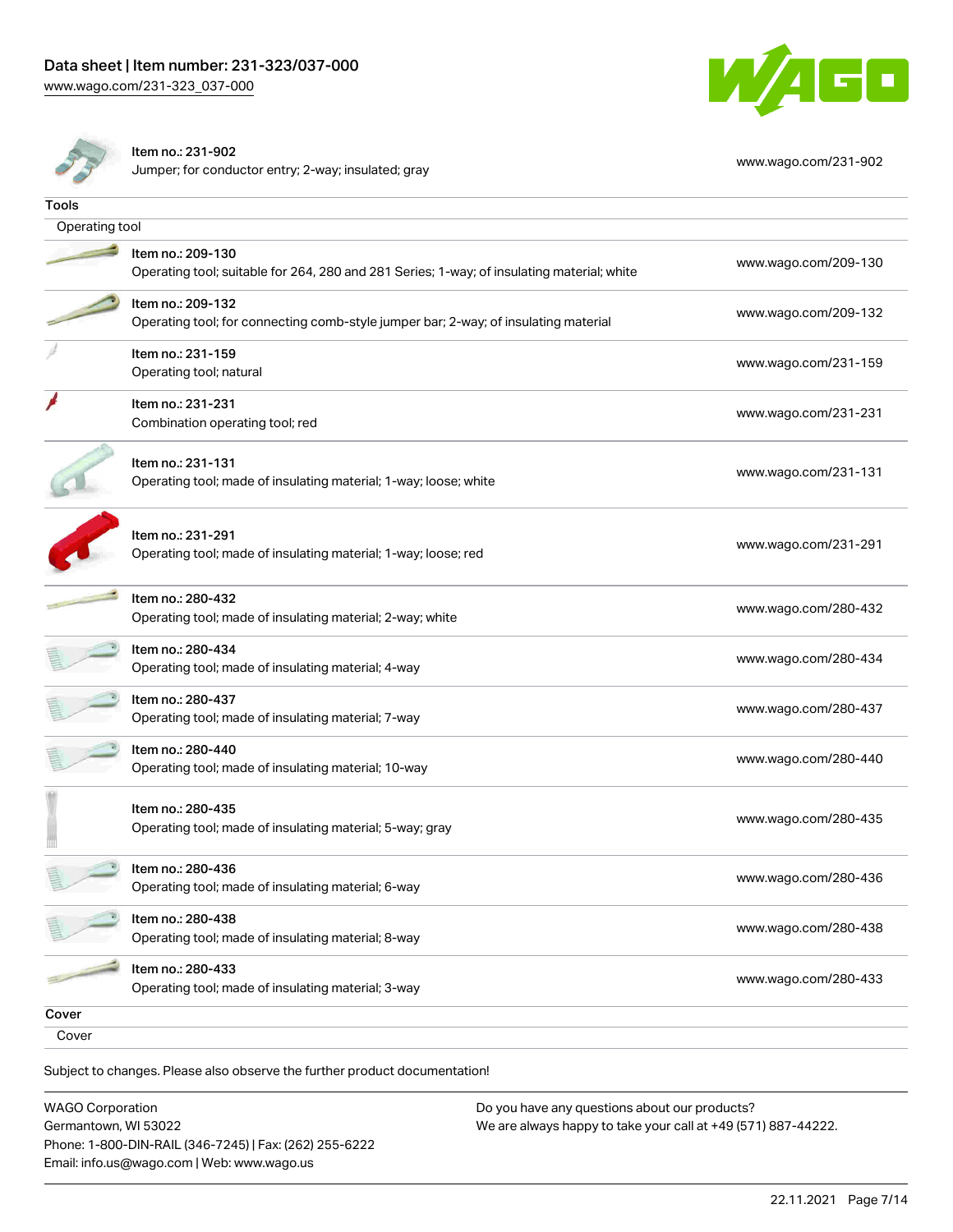



#### Item no.: 231-669

Lockout caps; for covering unused clamping units; orange [www.wago.com/231-669](http://www.wago.com/231-669)

| Testing accessories |                                                                                                         |                      |
|---------------------|---------------------------------------------------------------------------------------------------------|----------------------|
|                     |                                                                                                         |                      |
|                     | Item no.: 210-136                                                                                       |                      |
|                     | Test plug; 2 mm Ø; with 500 mm cable                                                                    | www.wago.com/210-136 |
|                     |                                                                                                         |                      |
|                     | Item no.: 231-661                                                                                       | www.wago.com/231-661 |
|                     | Test plugs for female connectors; for 5 mm and 5.08 mm pin spacing; 2,50 mm <sup>2</sup> ; light gray   |                      |
| Marking accessories |                                                                                                         |                      |
| Marking strip       |                                                                                                         |                      |
|                     | Item no.: 210-331/508-103                                                                               | www.wago.com/210-331 |
|                     | Marking strips; as a DIN A4 sheet; MARKED; 1-12 (200x); Height of marker strip: 2.3 mm/0.091 in; Strip  | /508-103             |
|                     | length 182 mm; Horizontal marking; Self-adhesive; white                                                 |                      |
|                     | Item no.: 210-331/508-104                                                                               |                      |
|                     | Marking strips; as a DIN A4 sheet; MARKED; 13-24 (200x); Height of marker strip: 2.3 mm/0.091 in; Strip | www.wago.com/210-331 |
|                     | length 182 mm; Horizontal marking; Self-adhesive; white                                                 | /508-104             |
|                     | Item no.: 210-332/508-202                                                                               |                      |
|                     | Marking strips; as a DIN A4 sheet; MARKED; 1-16 (160x); Height of marker strip: 3 mm; Strip length 182  | www.wago.com/210-332 |
|                     | mm; Horizontal marking; Self-adhesive; white                                                            | /508-202             |
|                     | Item no.: 210-332/508-204                                                                               |                      |
|                     | Marking strips; as a DIN A4 sheet; MARKED; 17-32 (160x); Height of marker strip: 3 mm; Strip length     | www.wago.com/210-332 |
|                     | 182 mm; Horizontal marking; Self-adhesive; white                                                        | /508-204             |
|                     | Item no.: 210-332/508-206                                                                               |                      |
|                     | Marking strips; as a DIN A4 sheet; MARKED; 33-48 (160x); Height of marker strip: 3 mm; Strip length     | www.wago.com/210-332 |
|                     | 182 mm; Horizontal marking; Self-adhesive; white                                                        | /508-206             |
|                     | Item no.: 210-332/508-205                                                                               |                      |
|                     | Marking strips; as a DIN A4 sheet; MARKED; 1-32 (80x); Height of marker strip: 3 mm; Strip length 182   | www.wago.com/210-332 |
|                     | mm; Horizontal marking; Self-adhesive; white                                                            | /508-205             |
| <b>Ferrules</b>     |                                                                                                         |                      |
| Ferrule             |                                                                                                         |                      |
|                     | Item no.: 216-101                                                                                       | www.wago.com/216-101 |
|                     | Ferrule; Sleeve for 0.5 mm <sup>2</sup> / AWG 22; uninsulated; electro-tin plated; silver-colored       |                      |
|                     | Item no.: 216-104                                                                                       |                      |
|                     | Ferrule; Sleeve for 1.5 mm <sup>2</sup> / AWG 16; uninsulated; electro-tin plated; silver-colored       | www.wago.com/216-104 |
|                     | Item no.: 216-106                                                                                       |                      |
|                     | Ferrule; Sleeve for 2.5 mm <sup>2</sup> / AWG 14; uninsulated; electro-tin plated; silver-colored       | www.wago.com/216-106 |
|                     | Item no.: 216-102                                                                                       |                      |
|                     | Ferrule; Sleeve for 0.75 mm <sup>2</sup> / AWG 20; uninsulated; electro-tin plated; silver-colored      | www.wago.com/216-102 |

WAGO Corporation Germantown, WI 53022 Phone: 1-800-DIN-RAIL (346-7245) | Fax: (262) 255-6222 Email: info.us@wago.com | Web: www.wago.us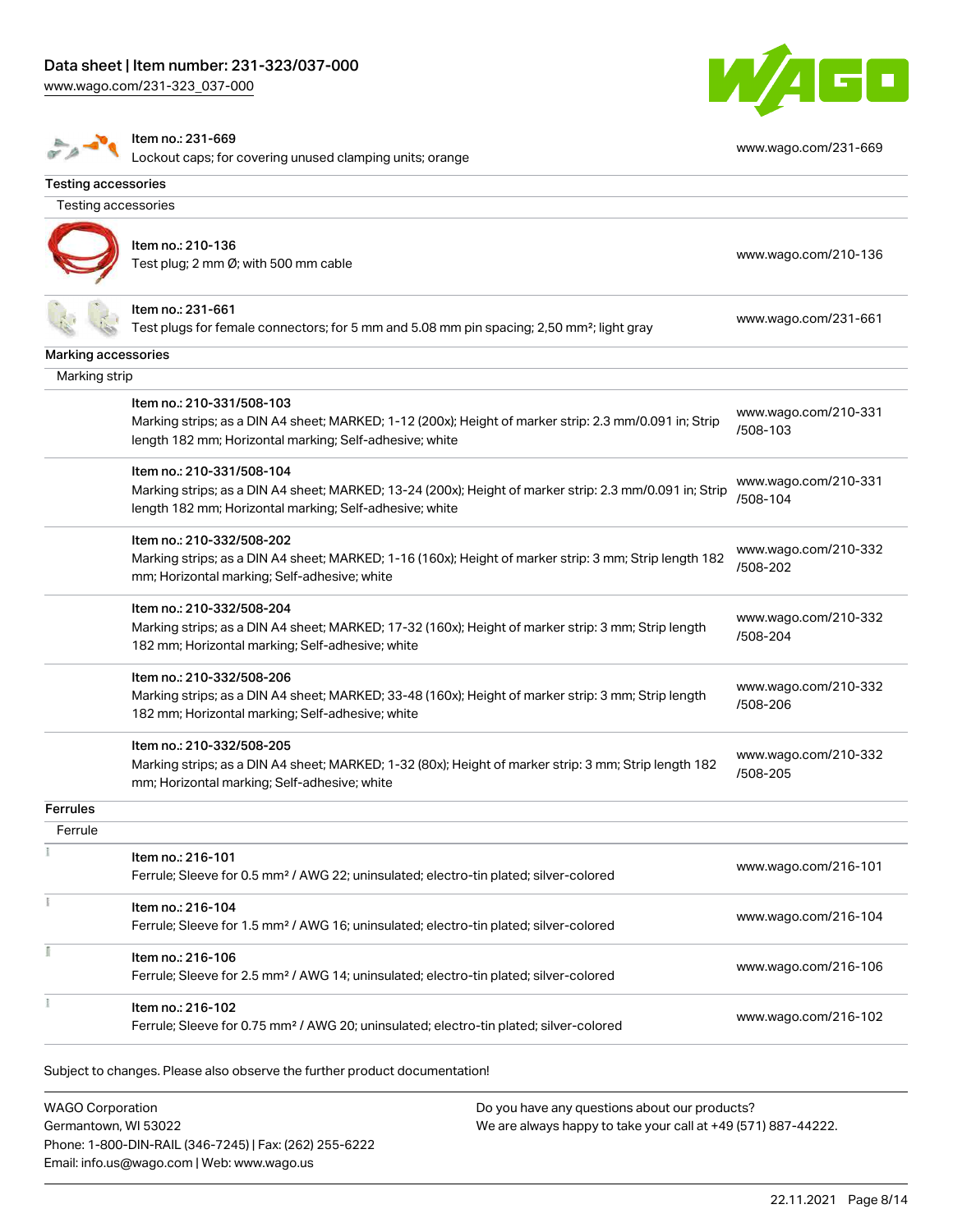## Data sheet | Item number: 231-323/037-000

Phone: 1-800-DIN-RAIL (346-7245) | Fax: (262) 255-6222

Email: info.us@wago.com | Web: www.wago.us

[www.wago.com/231-323\\_037-000](http://www.wago.com/231-323_037-000)



|    | Item no.: 216-103<br>Ferrule; Sleeve for 1 mm <sup>2</sup> / AWG 18; uninsulated; electro-tin plated                                                                                              |                                                                                                                | www.wago.com/216-103 |
|----|---------------------------------------------------------------------------------------------------------------------------------------------------------------------------------------------------|----------------------------------------------------------------------------------------------------------------|----------------------|
| ĩ. | Item no.: 216-123<br>Ferrule; Sleeve for 1 mm <sup>2</sup> / AWG 18; uninsulated; electro-tin plated; silver-colored                                                                              |                                                                                                                | www.wago.com/216-123 |
|    | Item no.: 216-122<br>Ferrule; Sleeve for 0.75 mm <sup>2</sup> / AWG 20; uninsulated; electro-tin plated; silver-colored                                                                           |                                                                                                                | www.wago.com/216-122 |
|    | Item no.: 216-124<br>Ferrule; Sleeve for 1.5 mm <sup>2</sup> / AWG 16; uninsulated; electro-tin plated                                                                                            |                                                                                                                | www.wago.com/216-124 |
|    | Item no.: 216-142<br>Ferrule; Sleeve for 0.75 mm <sup>2</sup> / 18 AWG; uninsulated; electro-tin plated; electrolytic copper; gastight<br>crimped; acc. to DIN 46228, Part 1/08.92                |                                                                                                                | www.wago.com/216-142 |
|    | Item no.: 216-132<br>Ferrule; Sleeve for 0.34 mm <sup>2</sup> / AWG 24; uninsulated; electro-tin plated                                                                                           |                                                                                                                | www.wago.com/216-132 |
|    | Item no.: 216-121<br>Ferrule; Sleeve for 0.5 mm <sup>2</sup> / AWG 22; uninsulated; electro-tin plated; silver-colored                                                                            |                                                                                                                | www.wago.com/216-121 |
|    | Item no.: 216-143<br>Ferrule; Sleeve for 1 mm <sup>2</sup> / AWG 18; uninsulated; electro-tin plated; electrolytic copper; gastight<br>crimped; acc. to DIN 46228, Part 1/08.92                   |                                                                                                                | www.wago.com/216-143 |
|    | Item no.: 216-131<br>Ferrule; Sleeve for 0.25 mm <sup>2</sup> / AWG 24; uninsulated; electro-tin plated; silver-colored                                                                           |                                                                                                                | www.wago.com/216-131 |
|    | Item no.: 216-141<br>Ferrule; Sleeve for 0.5 mm <sup>2</sup> / 20 AWG; uninsulated; electro-tin plated; electrolytic copper; gastight<br>crimped; acc. to DIN 46228, Part 1/08.92                 |                                                                                                                | www.wago.com/216-141 |
|    | Item no.: 216-152<br>Ferrule; Sleeve for 0.34 mm <sup>2</sup> / AWG 24; uninsulated; electro-tin plated                                                                                           |                                                                                                                | www.wago.com/216-152 |
|    | Item no.: 216-203<br>Ferrule; Sleeve for 1 mm <sup>2</sup> / AWG 18; insulated; electro-tin plated; red                                                                                           |                                                                                                                | www.wago.com/216-203 |
|    | Item no.: 216-202<br>Ferrule; Sleeve for 0.75 mm <sup>2</sup> / 18 AWG; insulated; electro-tin plated; gray                                                                                       |                                                                                                                | www.wago.com/216-202 |
|    | Item no.: 216-151<br>Ferrule; Sleeve for 0.25 mm <sup>2</sup> / AWG 24; uninsulated; electro-tin plated                                                                                           |                                                                                                                | www.wago.com/216-151 |
|    | Item no.: 216-204<br>Ferrule; Sleeve for 1.5 mm <sup>2</sup> / AWG 16; insulated; electro-tin plated; black                                                                                       |                                                                                                                | www.wago.com/216-204 |
|    | Item no.: 216-144<br>Ferrule; Sleeve for 1.5 mm <sup>2</sup> / AWG 16; uninsulated; electro-tin plated; electrolytic copper; gastight<br>crimped; acc. to DIN 46228, Part 1/08.92; silver-colored |                                                                                                                | www.wago.com/216-144 |
|    | Item no.: 216-201<br>Ferrule; Sleeve for 0.5 mm <sup>2</sup> / 20 AWG; insulated; electro-tin plated; white                                                                                       |                                                                                                                | www.wago.com/216-201 |
|    | Item no.: 216-223<br>Ferrule; Sleeve for 1 mm <sup>2</sup> / AWG 18; insulated; electro-tin plated; red                                                                                           |                                                                                                                | www.wago.com/216-223 |
|    | Subject to changes. Please also observe the further product documentation!                                                                                                                        |                                                                                                                |                      |
|    | <b>WAGO Corporation</b><br>Germantown, WI 53022                                                                                                                                                   | Do you have any questions about our products?<br>We are always happy to take your call at +49 (571) 887-44222. |                      |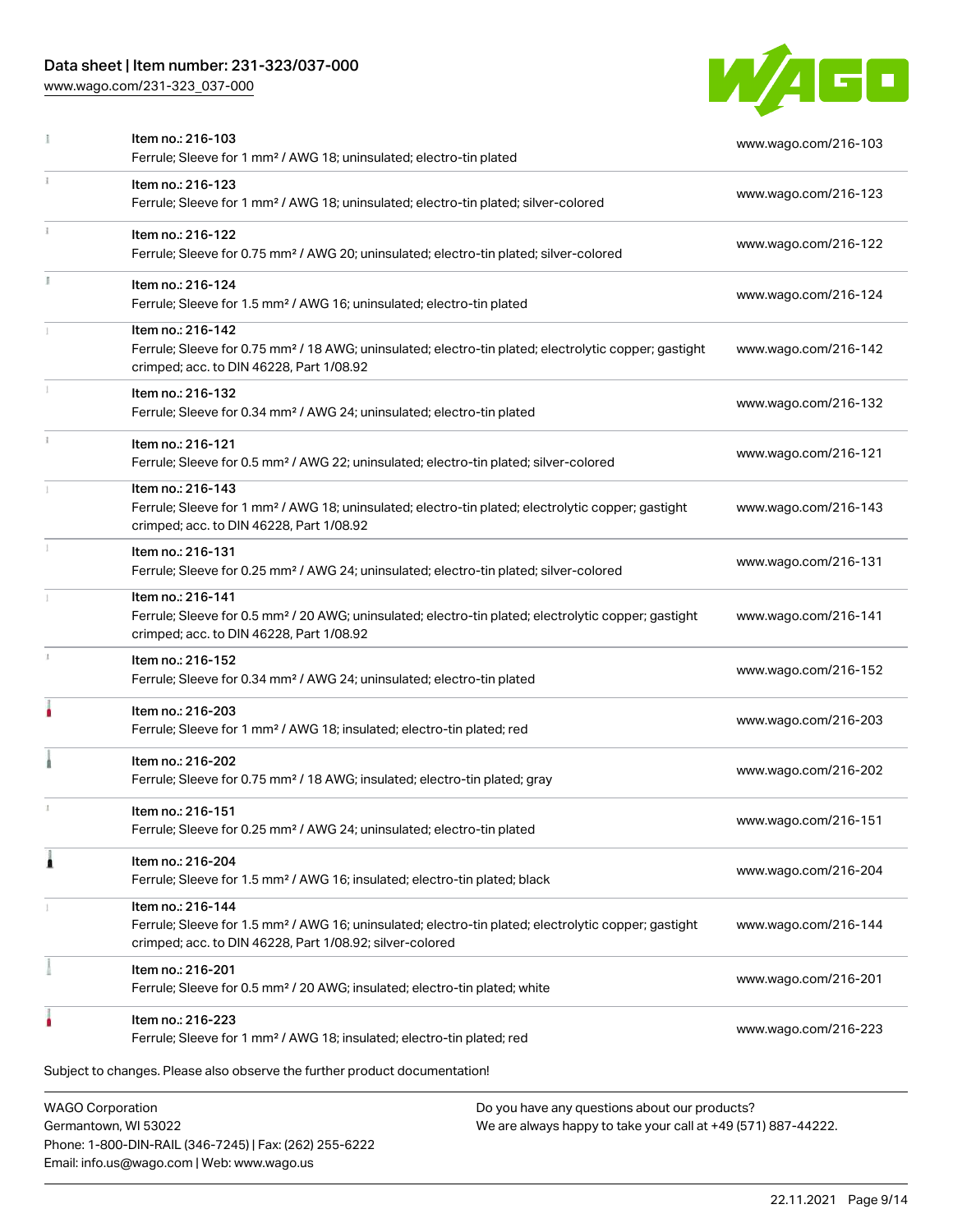

|                   | Item no.: 216-241                                                                                                                                                                  |                      |
|-------------------|------------------------------------------------------------------------------------------------------------------------------------------------------------------------------------|----------------------|
|                   | Ferrule; Sleeve for 0.5 mm <sup>2</sup> / 20 AWG; insulated; electro-tin plated; electrolytic copper; gastight<br>crimped; acc. to DIN 46228, Part 4/09.90; white                  | www.wago.com/216-241 |
|                   | Item no.: 216-242                                                                                                                                                                  |                      |
|                   | Ferrule; Sleeve for 0.75 mm <sup>2</sup> / 18 AWG; insulated; electro-tin plated; electrolytic copper; gastight<br>crimped; acc. to DIN 46228, Part 4/09.90; gray                  | www.wago.com/216-242 |
|                   | Item no.: 216-222                                                                                                                                                                  |                      |
|                   | Ferrule; Sleeve for 0.75 mm <sup>2</sup> / 18 AWG; insulated; electro-tin plated; gray                                                                                             | www.wago.com/216-222 |
|                   | Item no.: 216-221                                                                                                                                                                  |                      |
|                   | Ferrule; Sleeve for 0.5 mm <sup>2</sup> / 20 AWG; insulated; electro-tin plated; white                                                                                             | www.wago.com/216-221 |
|                   | Item no.: 216-224                                                                                                                                                                  |                      |
|                   | Ferrule; Sleeve for 1.5 mm <sup>2</sup> / AWG 16; insulated; electro-tin plated; black                                                                                             | www.wago.com/216-224 |
|                   | Item no.: 216-243                                                                                                                                                                  |                      |
|                   | Ferrule; Sleeve for 1 mm <sup>2</sup> / AWG 18; insulated; electro-tin plated; electrolytic copper; gastight crimped; www.wago.com/216-243<br>acc. to DIN 46228, Part 4/09.90; red |                      |
| Â                 | Item no.: 216-244                                                                                                                                                                  |                      |
|                   | Ferrule; Sleeve for 1.5 mm <sup>2</sup> / AWG 16; insulated; electro-tin plated; electrolytic copper; gastight<br>crimped; acc. to DIN 46228, Part 4/09.90; black                  | www.wago.com/216-244 |
|                   | Item no.: 216-263                                                                                                                                                                  |                      |
|                   | Ferrule; Sleeve for 1 mm <sup>2</sup> / AWG 18; insulated; electro-tin plated; electrolytic copper; gastight crimped; www.wago.com/216-263<br>acc. to DIN 46228, Part 4/09.90; red |                      |
| 1                 | Item no.: 216-264                                                                                                                                                                  |                      |
|                   | Ferrule; Sleeve for 1.5 mm <sup>2</sup> / AWG 16; insulated; electro-tin plated; electrolytic copper; gastight<br>crimped; acc. to DIN 46228, Part 4/09.90; black                  | www.wago.com/216-264 |
| 1                 | Item no.: 216-284                                                                                                                                                                  |                      |
|                   | Ferrule; Sleeve for 1.5 mm <sup>2</sup> / AWG 16; insulated; electro-tin plated; electrolytic copper; gastight<br>crimped; acc. to DIN 46228, Part 4/09.90; black                  | www.wago.com/216-284 |
|                   | Item no.: 216-262                                                                                                                                                                  |                      |
|                   | Ferrule; Sleeve for 0.75 mm <sup>2</sup> / 18 AWG; insulated; electro-tin plated; electrolytic copper; gastight<br>crimped; acc. to DIN 46228, Part 4/09.90; gray                  | www.wago.com/216-262 |
|                   | Item no.: 216-301                                                                                                                                                                  |                      |
|                   | Ferrule; Sleeve for 0.25 mm <sup>2</sup> / AWG 24; insulated; electro-tin plated; yellow                                                                                           | www.wago.com/216-301 |
|                   | Item no.: 216-321                                                                                                                                                                  |                      |
|                   | Ferrule; Sleeve for 0.25 mm <sup>2</sup> / AWG 24; insulated; electro-tin plated; yellow                                                                                           | www.wago.com/216-321 |
|                   | Item no.: 216-322                                                                                                                                                                  |                      |
|                   | Ferrule; Sleeve for 0.34 mm <sup>2</sup> / 22 AWG; insulated; electro-tin plated; green                                                                                            | www.wago.com/216-322 |
| ٠                 | Item no.: 216-302                                                                                                                                                                  | www.wago.com/216-302 |
|                   | Ferrule; Sleeve for 0.34 mm <sup>2</sup> / 22 AWG; insulated; electro-tin plated; light turquoise                                                                                  |                      |
| Insulations stops |                                                                                                                                                                                    |                      |
| Insulation stop   |                                                                                                                                                                                    |                      |

Subject to changes. Please also observe the further product documentation!

WAGO Corporation Germantown, WI 53022 Phone: 1-800-DIN-RAIL (346-7245) | Fax: (262) 255-6222 Email: info.us@wago.com | Web: www.wago.us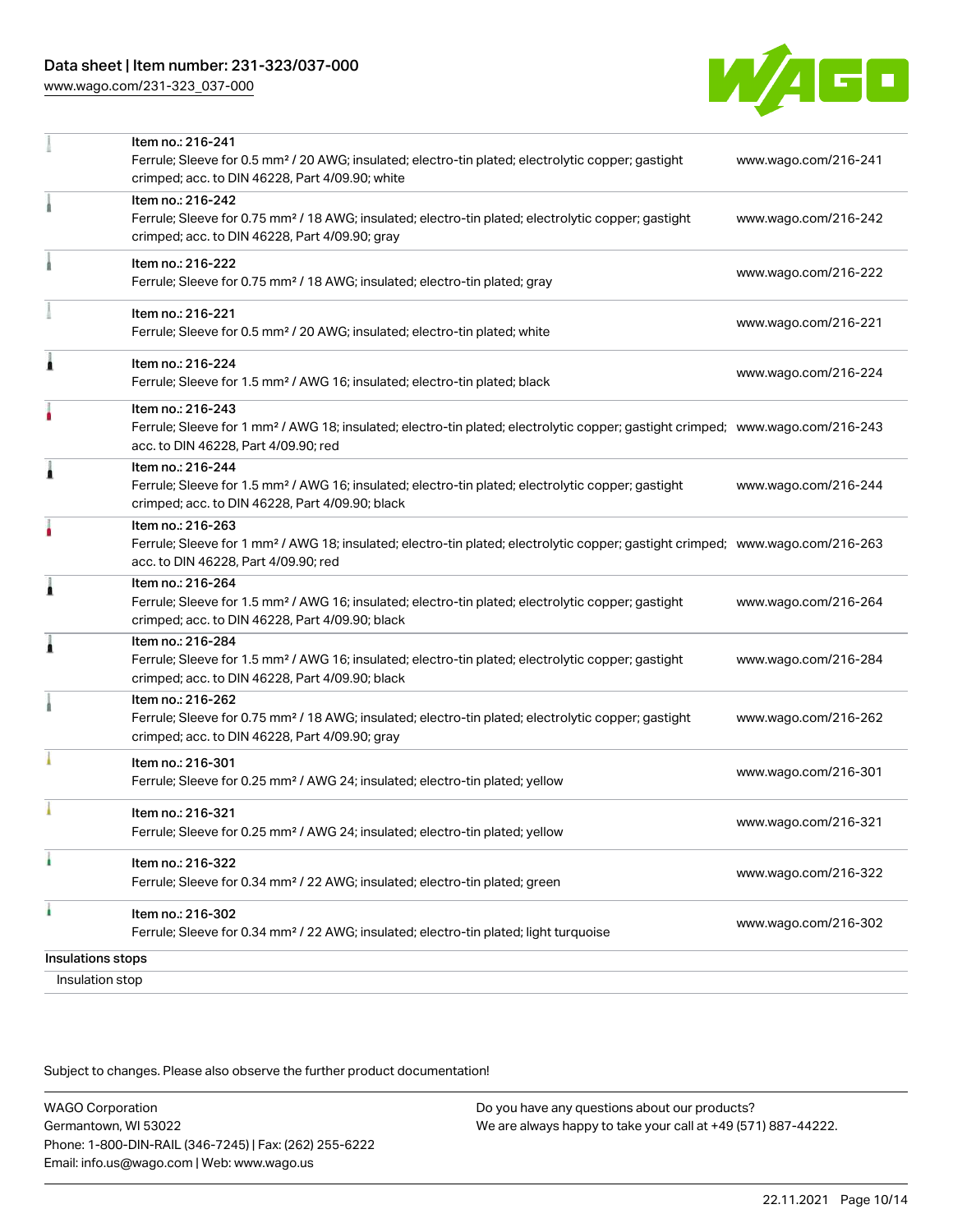## Data sheet | Item number: 231-323/037-000 [www.wago.com/231-323\\_037-000](http://www.wago.com/231-323_037-000)



[www.wago.com/231-672](http://www.wago.com/231-672)

[www.wago.com/231-670](http://www.wago.com/231-670)

[www.wago.com/231-671](http://www.wago.com/231-671)

Item no.: 231-672 Insulation stop; 0.75 - 1 mm²; dark gray

| Item no.: 231-670                                                               |
|---------------------------------------------------------------------------------|
| Insulation stop; $0.08$ -0.2 mm <sup>2</sup> / $0.2$ mm <sup>2</sup> "s"; white |



| ltem no.: 231-671                                          |
|------------------------------------------------------------|
| Insulation stop; $0.25 - 0.5$ mm <sup>2</sup> ; light gray |

## Downloads **Documentation**

| <b>Additional Information</b>           |            |               |          |
|-----------------------------------------|------------|---------------|----------|
| Technical explanations                  | 2019 Apr 3 | pdf<br>2.0 MB | Download |
|                                         |            |               |          |
| <b>CAD files</b>                        |            |               |          |
| CAE data                                |            |               |          |
| EPLAN Data Portal 231-323/037-000       |            | <b>URL</b>    | Download |
| ZUKEN Portal 231-323/037-000            |            | <b>URL</b>    | Download |
| EPLAN Data Portal 231-323/037-000       |            | URL           | Download |
| CAD data                                |            |               |          |
| 2D/3D Models 231-323/037-000            |            | <b>URL</b>    | Download |
| <b>Environmental Product Compliance</b> |            |               |          |

#### Compliance Search

| Environmental Product Compliance 231-323/037-000                                                                                                                      | URL | Download |
|-----------------------------------------------------------------------------------------------------------------------------------------------------------------------|-----|----------|
| 1-conductor female connector; CAGE CLAMP <sup>®</sup> ; 2.5 mm <sup>2</sup> ; Pin spacing 5.08 mm; 23-<br>pole; Lateral locking levers; 2,50 mm <sup>2</sup> ; orange |     |          |

Subject to changes. Please also observe the further product documentation!

WAGO Corporation Germantown, WI 53022 Phone: 1-800-DIN-RAIL (346-7245) | Fax: (262) 255-6222 Email: info.us@wago.com | Web: www.wago.us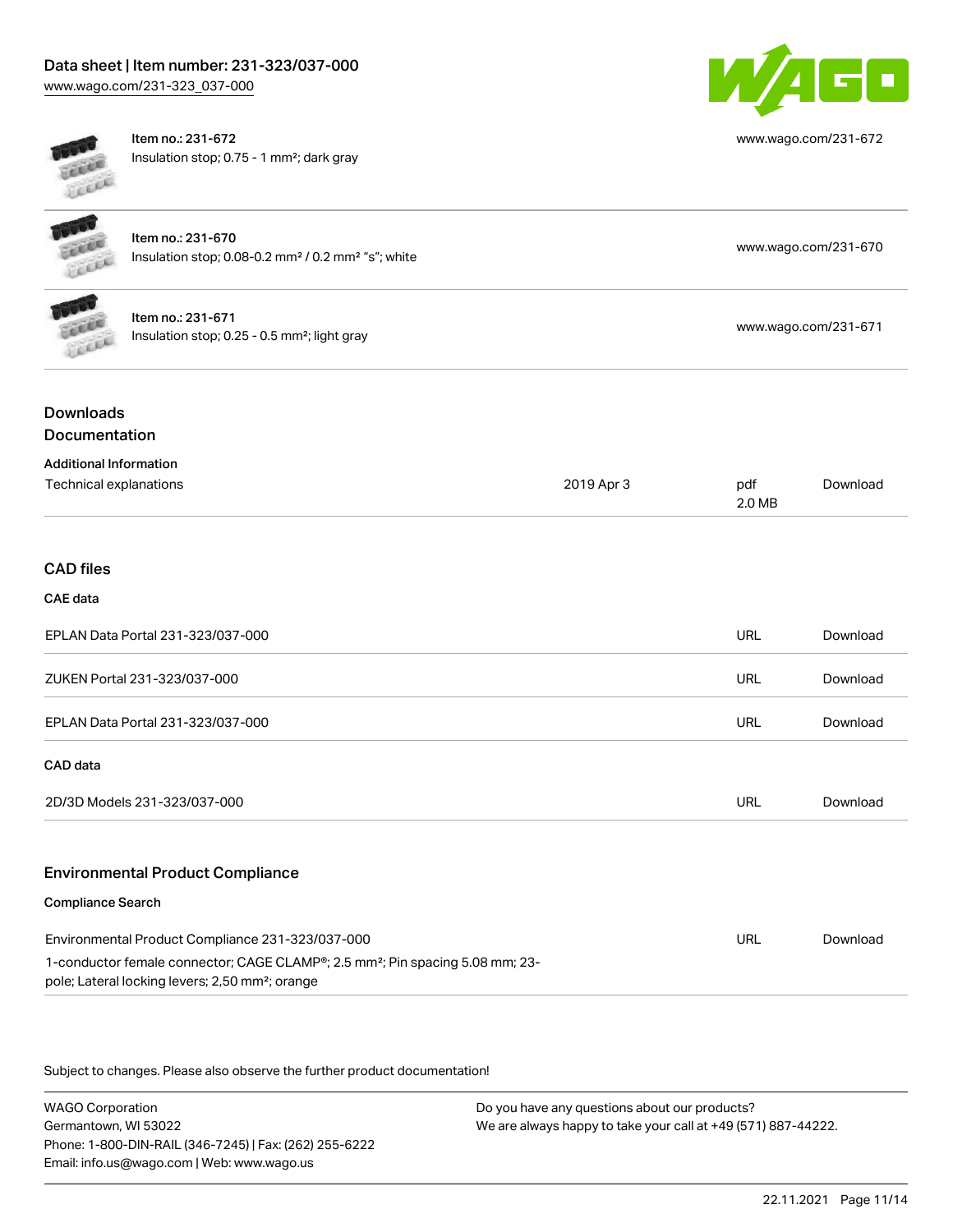

### Installation Notes



Inserting a conductor via 3.5 mm screwdriver – CAGE CLAMP® actuation parallel to conductor entry.



Inserting a conductor via 3.5 mm screwdriver – CAGE CLAMP® actuation perpendicular to conductor entry.



Inserting a conductor into CAGE CLAMP® unit via operating lever (231-291).



Inserting a conductor via operating tool.



Coding a female connector by removing coding finger(s).

Subject to changes. Please also observe the further product documentation!

WAGO Corporation Germantown, WI 53022 Phone: 1-800-DIN-RAIL (346-7245) | Fax: (262) 255-6222 Email: info.us@wago.com | Web: www.wago.us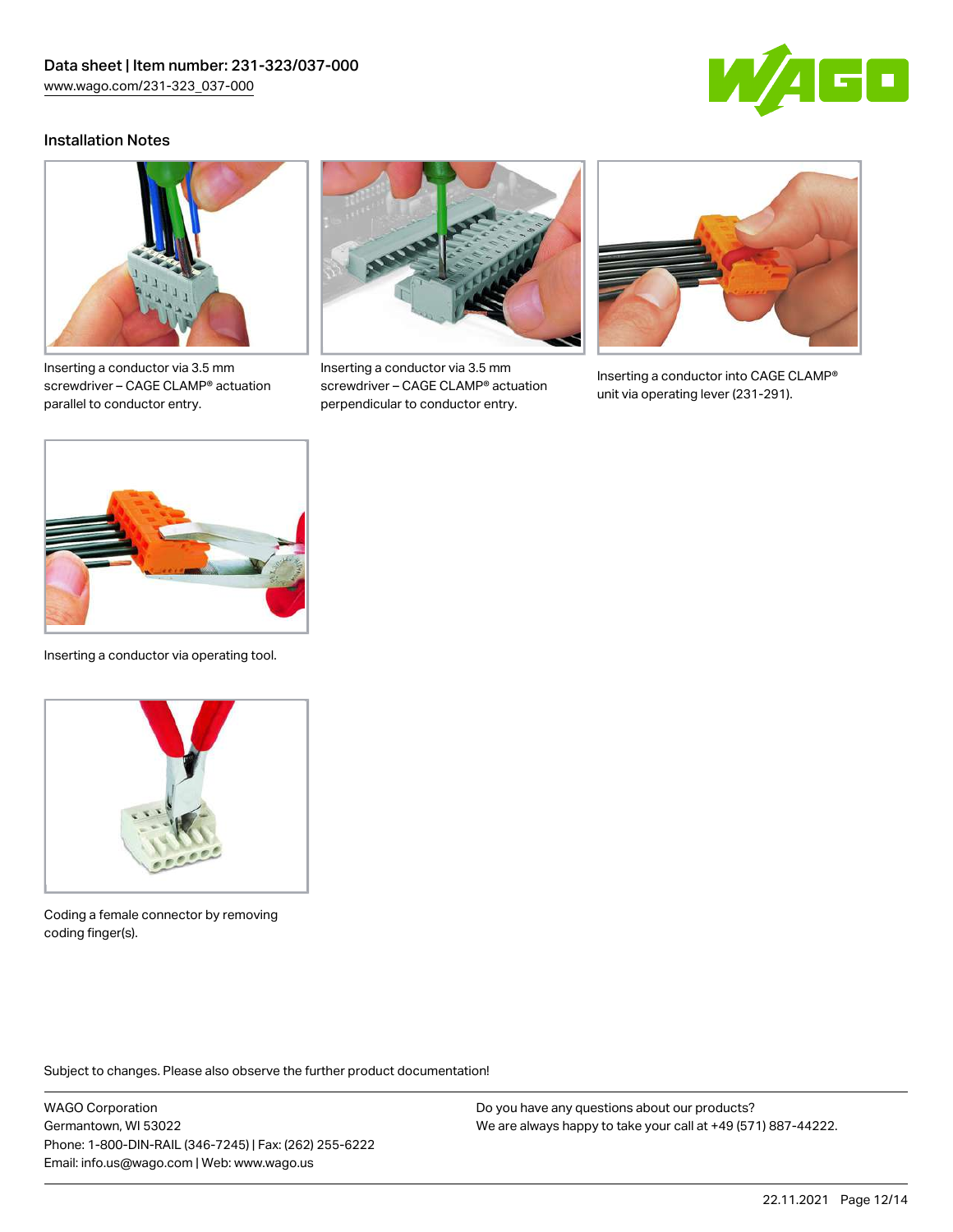



Testing – female connector with CAGE CLAMP®

Integrated test ports for testing perpendicular to conductor entry via 2 or 2.3 mm Ø test plug

Installation



Male connector with strain relief plate



Strain relief housing shown with a male connector equipped with CAGE CLAMP®

Marking

Subject to changes. Please also observe the further product documentation!

WAGO Corporation Germantown, WI 53022 Phone: 1-800-DIN-RAIL (346-7245) | Fax: (262) 255-6222 Email: info.us@wago.com | Web: www.wago.us